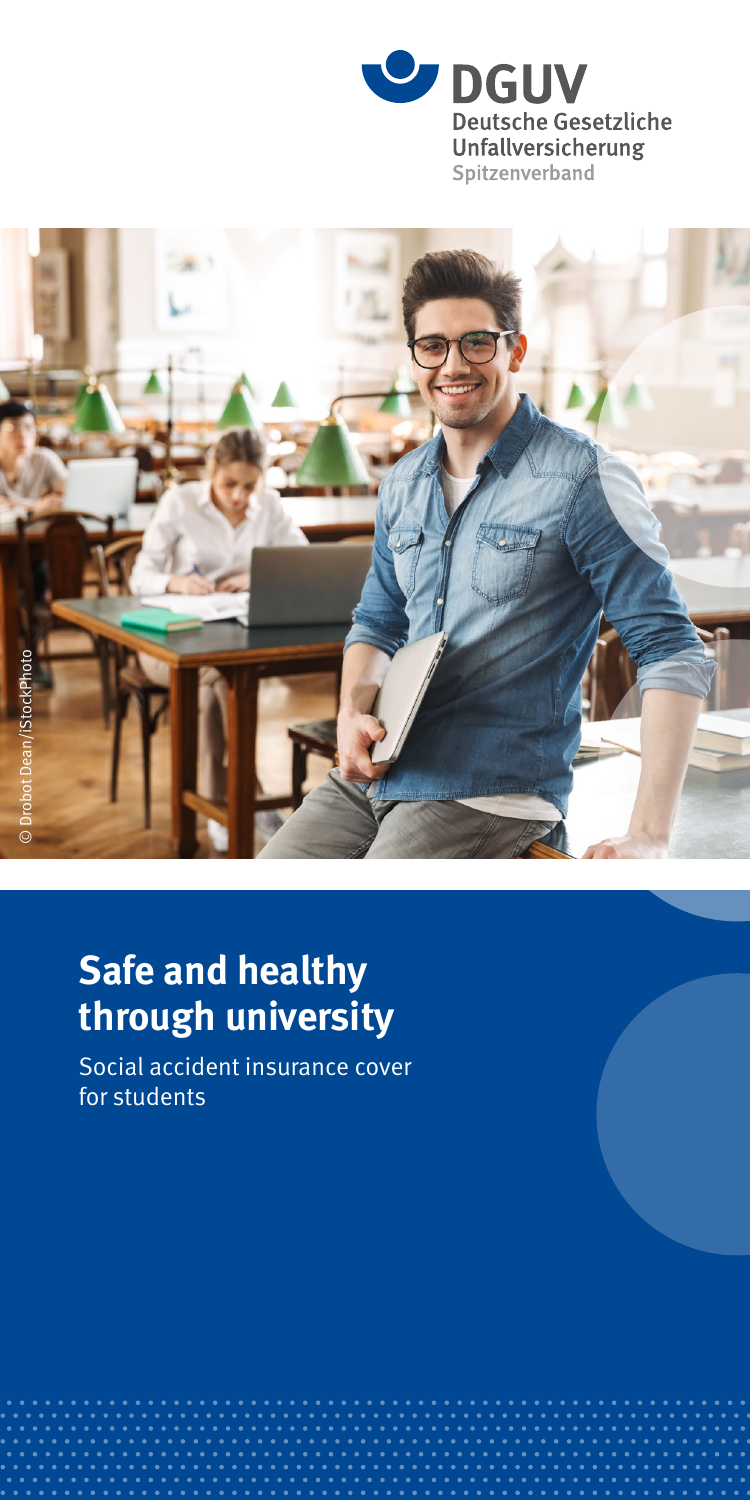# **Safe and healthy through university**

One role of social accident insurance is to prevent accidents and health risks for students with all suitable means.

The responsible accident insurance institutions advise universities regarding matters of health and safety, ensure effective first aid, support health- and safetyrelated programmes and monitor prevention measures.

## **Who is insured?**

All students are covered by social accident insurance in accordance with Book VII of the German Social Code (SGB VII) if they are enrolled at a state-accredited university, college or private university. The costs for the insurance are covered by states, municipalities and municipal associations. Arranging private accident insurance does not influence or replace the statutory accident insurance cover.

## **What is covered?**

The insurance covers all situations which fall under the organisational responsibility of the university. In other words, there must be a direct connection to the study programme in terms of location and time. This also includes events which the university plans, announces and hosts.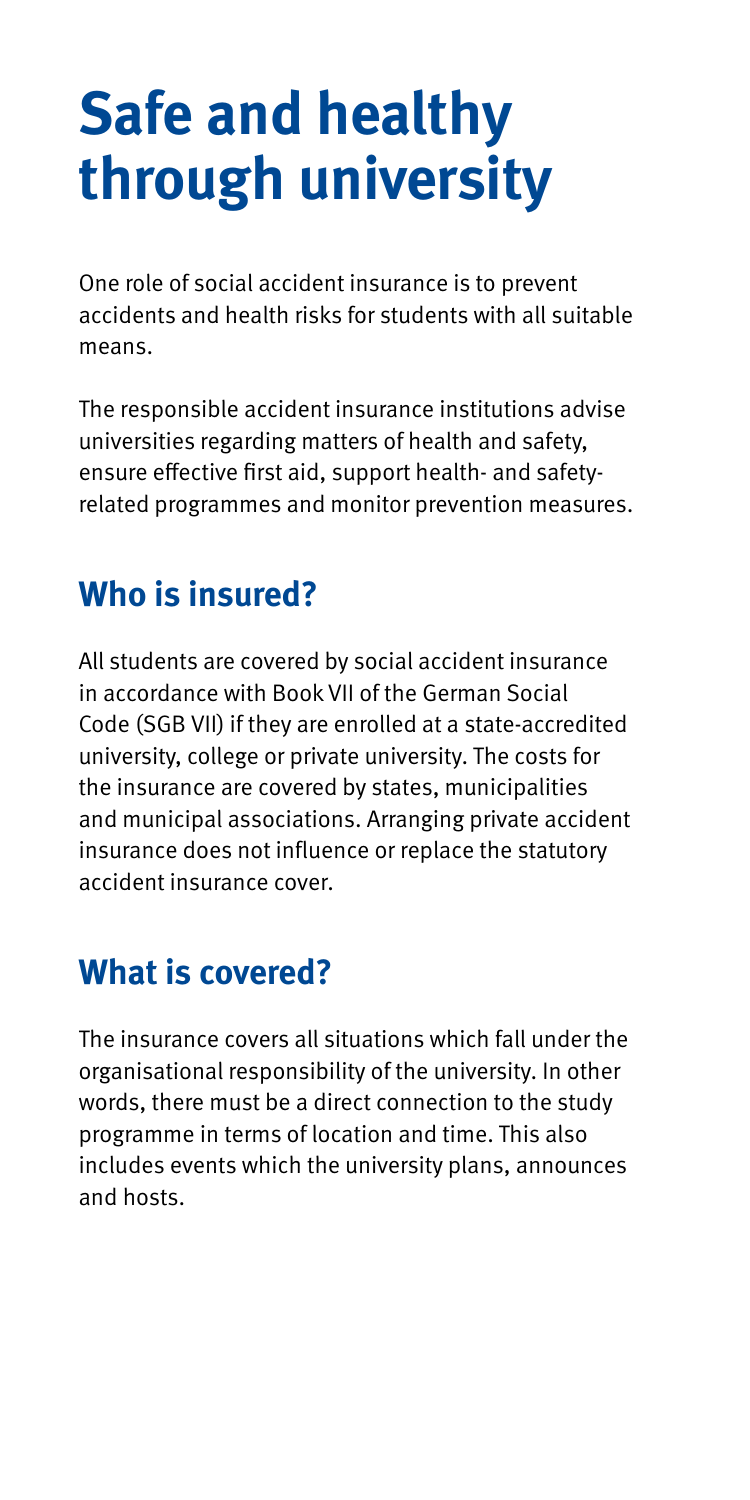

#### **Insured are for example:**

- attending lectures, seminars and tutorials
- visiting university and college libraries
- participating in excursions in Germany and abroad
- participating in university sports

#### **23** Not insured are e.g.:

- university work outside of the university such as study groups or studying at home
- privately organised study trips
- private activities on the university grounds, for instance a visit to the cafeteria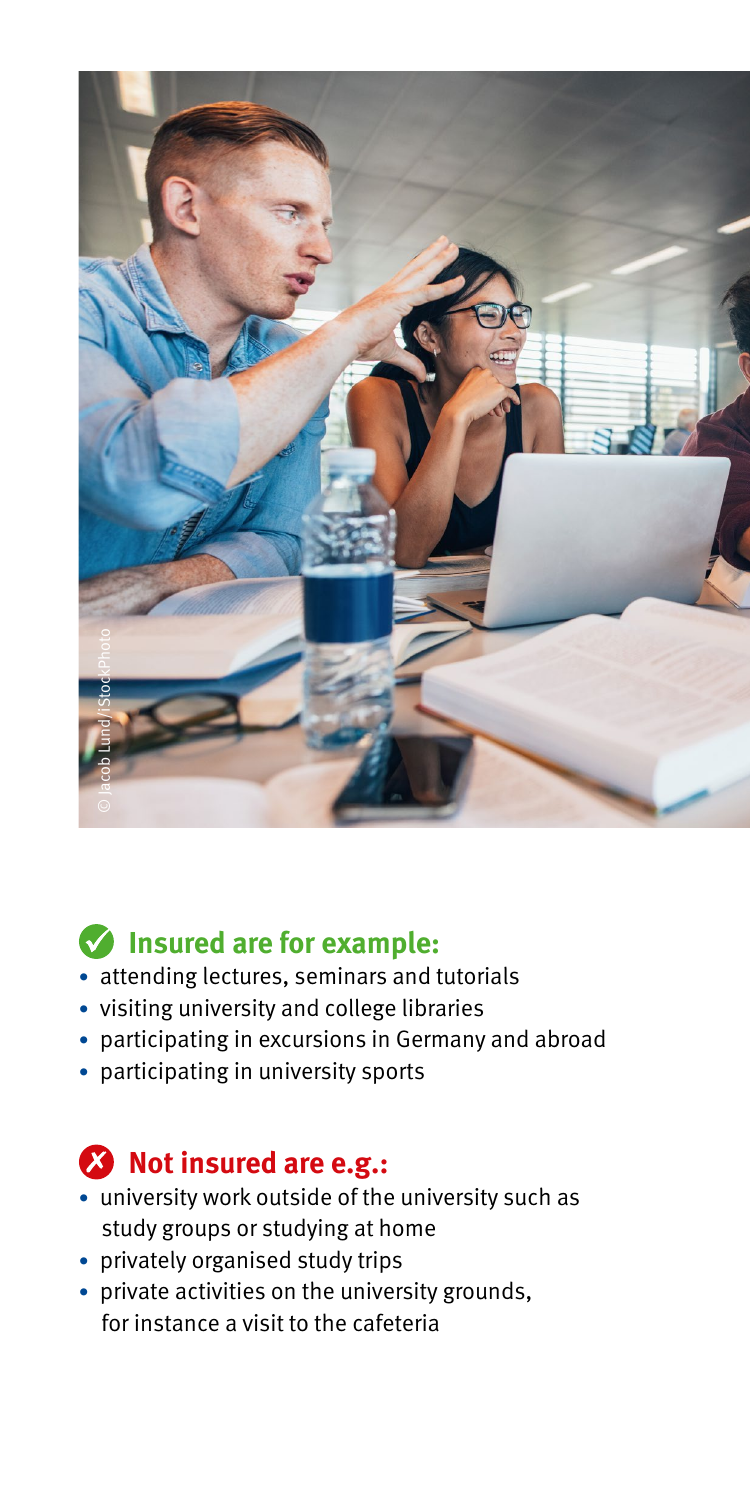

### **… and if there is an accident?**

If an accident takes place, it must be reported to the responsible department at the university as quickly as possible. These accident reports serve to inform the accident insurance institution that there is a potential claim. You should also report commuting accidents. If medical attention must be sought following the accident, it is not necessary to present a health insurance card or provide details of private health insurance cover. It is enough to inform the medical personnel that the accident took place in connection with attending university. The bill will be sent directly to the responsible accident insurance institution.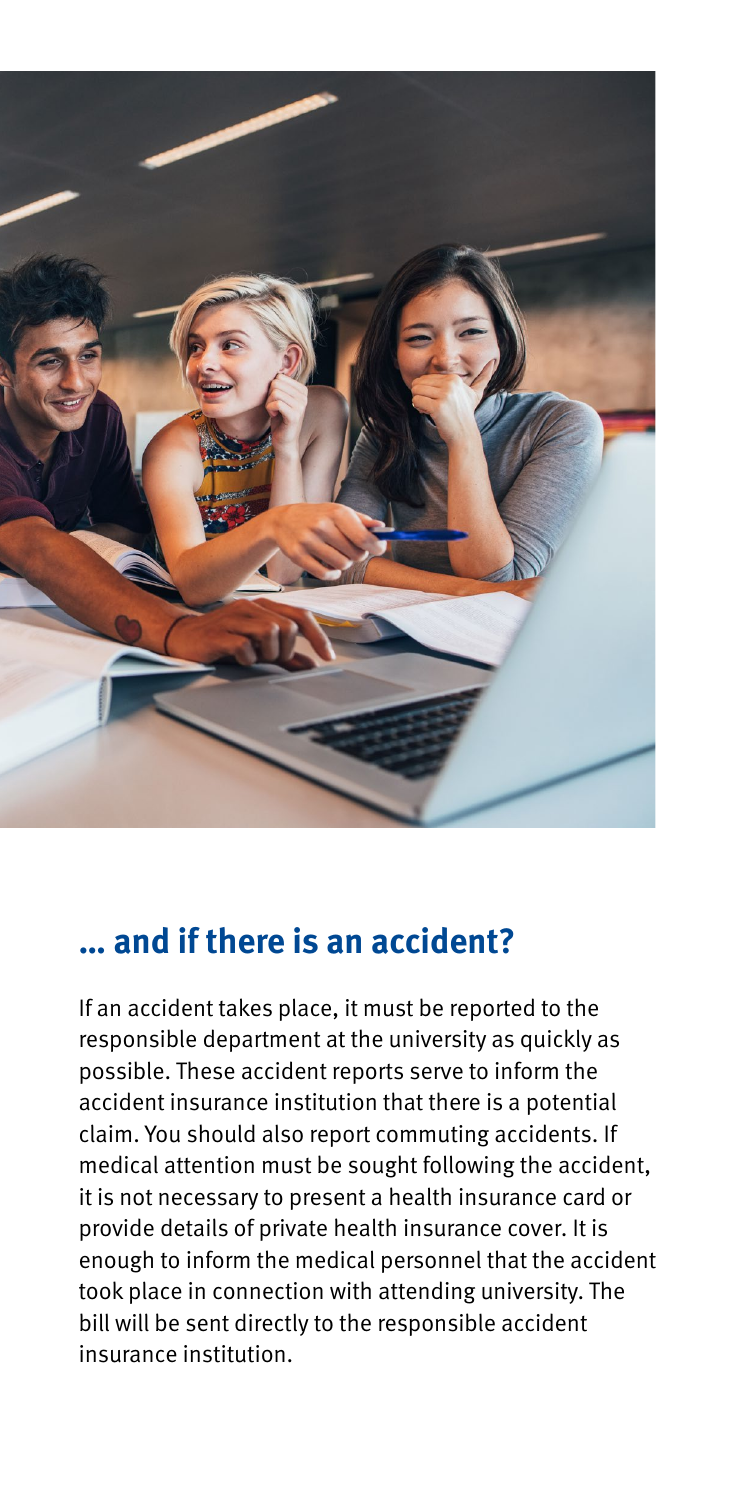## **What does social accident insurance do?**

Social accident insurance is an arm of the social insurance system in Germany. Its institutions are the German social accident insurance institutions for the public sector (Unfallkassen) and for trade and industry (Berufsgenossenschaften). All employees, school pupils, students, children in day care facilities and private day care and volunteers are generally automatically insured against the consequences of workplace accidents, school accidents, commuting accidents and occupational diseases. In total around 65.7 million insured individuals (employees) and 17.6 million insured children in day care facilities or private day care, school pupils and students in Germany. (As at 2018)

In the event of an accident, the Unfallkassen and Berufsgenossenschaften are committed to provided optimal, individual rehabilitation. They use all suitable means to support the healing process and reintegration into everyday life:

- Treatment:
	- Alongside medical treatment, this also includes medication and remedies as well as transport and travel costs.
- Occupational and social rehabilitation: Among other things, this can include technical working aids, support in finding a suitable car and home as well as integration subsidies.

Further examples of what social accident insurance pays include:

- Injury benefits in case of loss of earnings
- Transitional allowance for benefits for participation in working life
- Benefits for insured individuals with lasting damage to health
- Survivors' benefits